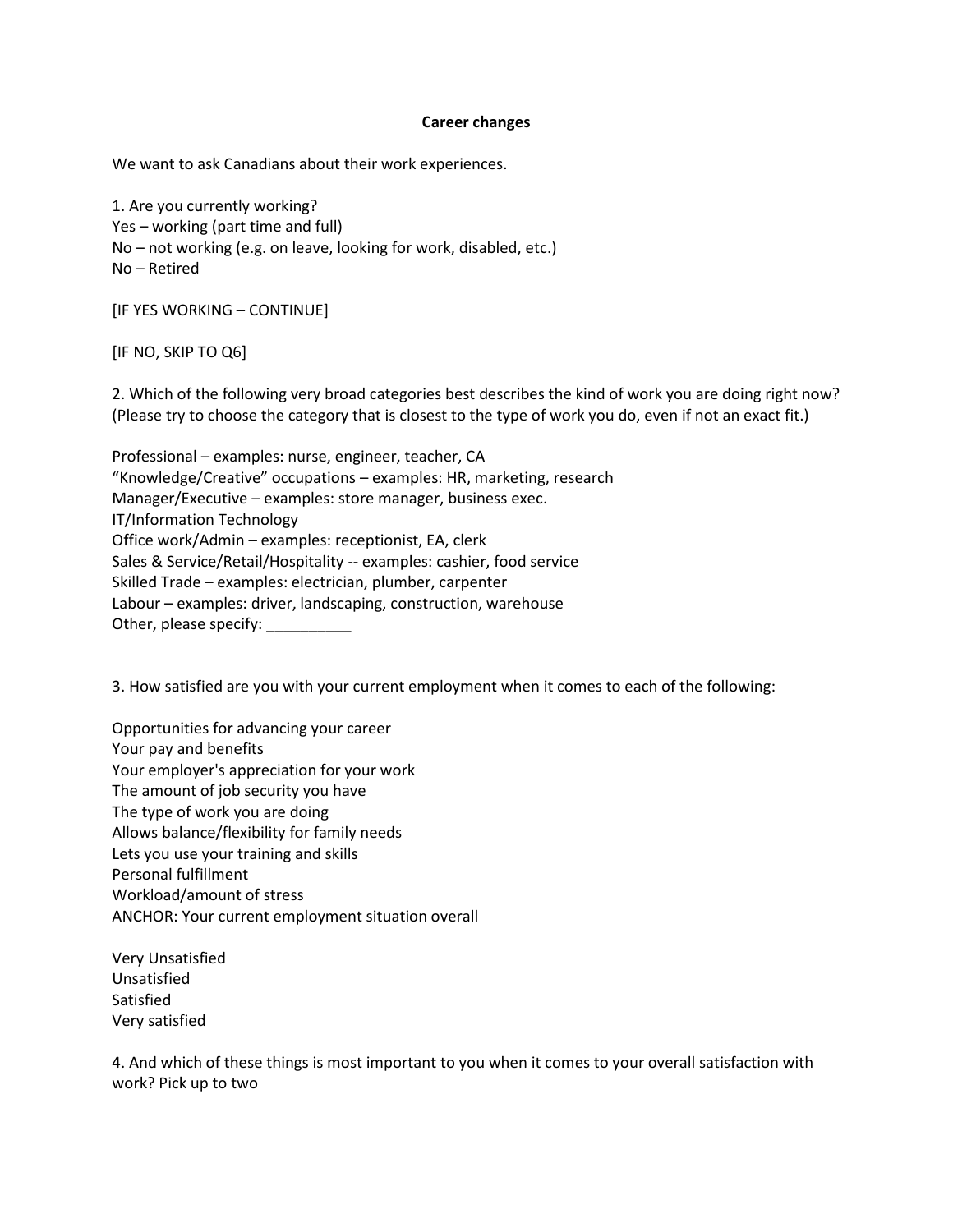Advancing your career Pay and benefits Employer appreciation Job security Type of work Balance/flexibility for family Using your skills Personal fulfillment Workload/amount of stress ANCHOR: Your employment situation overall

5. Thinking about your own working life, how interested might you be in making a significant change in? This could be a change in your career, a new role working for the same employer, or a change in employer.

Very interested Interested Not too interested Not at all interested

## [ASK ALL]

6. Regardless of how you're feeling right now, have you ever made a significant change in your working life that was your own choice. To be clear, this was a change you "put up your hand" or applied for – as opposed to something that was thrust upon you. This could have been a change in your career, a new role working for the same employer, or a change in employer.

Never Yes, once Yes,  $2 - 3$  times Yes, more than three times

[IF YES, ASK Q7 AND Q8] [IF NO, SKIP TO Q9]

7. Think about the last time you made such a change, which of the following was closest to your main reason for doing it?

Got a better offer To advance my career Life situation changed (got married, had a child, etc.) Wanted to do something new Problems with my old job Other, please specify:

8. And, thinking about this most recent significant change in your working life, would you agree or disagree with the following statements about that change?

[RANDOMIZE]